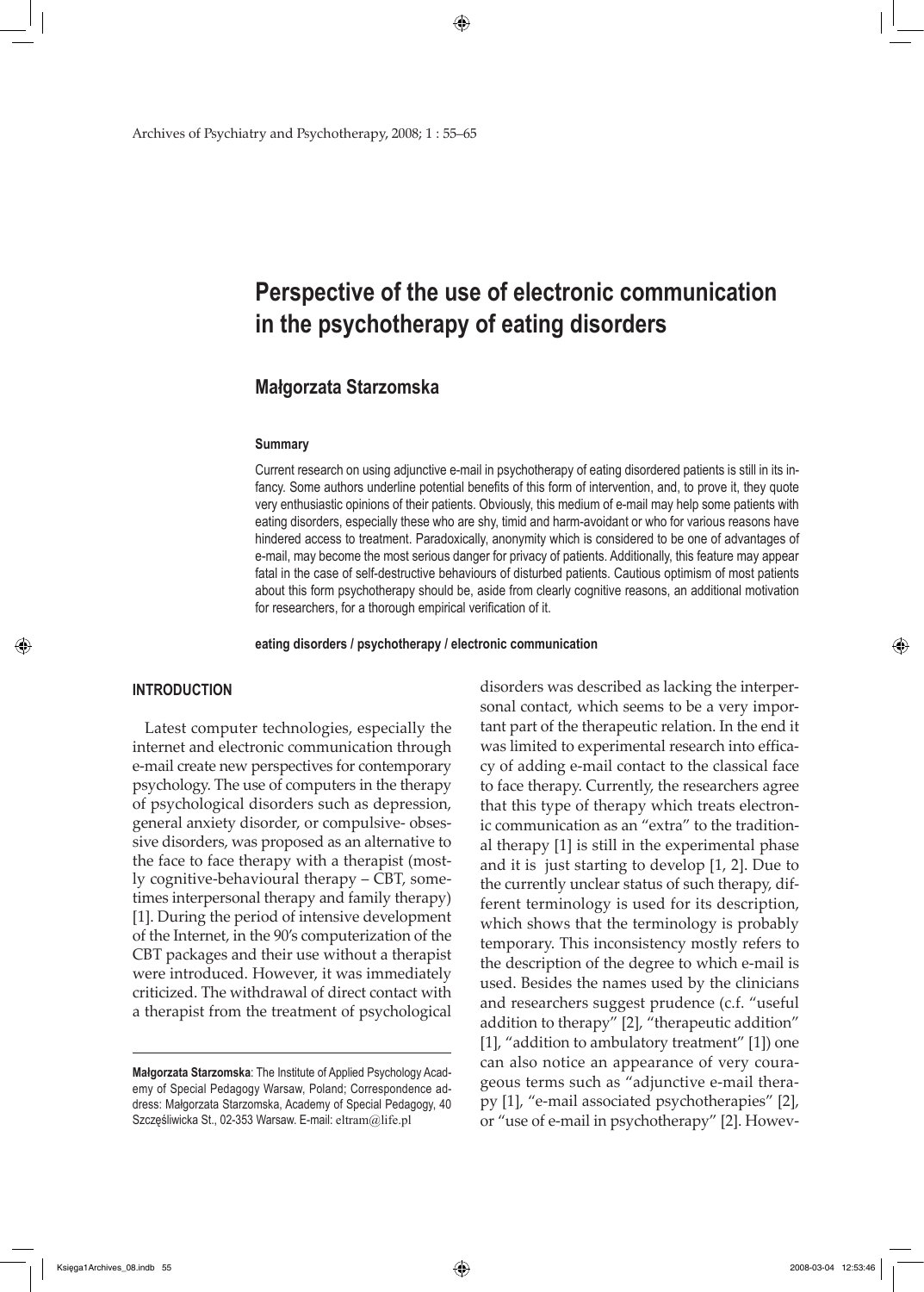#### 56 Małgorzata Starzomska

⊕

er, even though some inexactness still exists, it is out of doubt that among the various propositions of interventions with the use of electronic communication in helping people with psychological disorders we can distinguish a one time consultation and electronic communication supporting a face to face therapy.

 This text is mostly about all pros and cons of psychotherapy supported by electronic communication and about the evaluations of the effectiveness of such a contact in helping persons with eating disorders. Before discussing the above mentioned topics the criteria for diagnosing anorexia, bulimia and compulsive overeating as well as a specific use of electronic communication in one time electronic consultation will be presented.

#### **DIAGNOSIS AND CONSEQUENCES OF ANOREXIA NERVOSA**

Anorexia, bulimia and compulsive overeating are considered as eating disorders. The major symptoms are the fear of weight gaining and concentration on weight loss. For better understanding, we present below the diagnostic criteria for bulimia and anorexia.

In DSM-IV-TR [3] there are four criteria for anorexia:

- refusing to maintain a minimally normal body weight and height for a given age, for example a weight loss that leads to the weight 15% below the expected level, stopping gaining weight and growing which keeps the weight 15% below expected level;
- strong fear of gaining weight, even when underweight;
- a significant disturbance in the perception of the body shape or size, for example a person may claim that he or she feels fat even if he or she is gaunt, or claim that a given part of the body is "too fat", even if clear underweight exists;
- postmenarcheal females lacking at least three consecutive menstrual cycles; women with this disorder are amenorrheic, if menstruation occurs only as a result of taking hormones such as oestrogen; men lose libido;

As far as the bulimia goes DSM-IV-TR [3] states five diagnostic criteria. The first criterion is recurring binge episodes. Binge episodes are characterized by:

- eating in a given time period, for example in two hours, a significantly larger amount of food than a healthy person could eat in the same time and similar situation;
- feeling a lack of control during the episode which relates to a feeling in which one cannot stop eating or feels the lack of control over what and how much one eats.

The second criterion for bulimia are reoccurring inappropriate types of behaviour preventing weight gain, such as provoking vomiting, overuse of laxatives, diuretics, enemas or other medical means, intensive physical exercise, restraining from eating. The third diagnostic criterion of bulimia is occurrence of binge attacks and the above mentioned types of inappropriate behaviour at least twice a week for three months. The fourth criterion of this illness is the influence of body shape and body weight on self-esteem and the fifth is excluding the above behaviour as one of the symptoms of anorexia.

 According to DSM-IV [3] the major diagnostic criteria for compulsive binge eating disorders are:

- consumption of very large amount of food in a short period of time, which is accompanied by a feeling of lack of control over eating during an episode;
- assertion that episodes of overeating are connected with at least three of the following factors:
	- eating in a very fast and rapid manner,
	- eating to the point in which a person feels that he or she has overeaten to the point of discomfort,
	- eating large amount of food even if a person does not feel hungry,
	- eating alone due to the fear that somebody will notice atypical eating pattern, which exists in a given person;
- the feeling of disgust at oneself, depression or sense of guilt after overeating;
- a major stress associated with the fact of overeating;
- occurrence of binge episodes at least twice a week for a period not shorter than 6 months;
- lack of compensation behaviour typical for bulimia.

Archives of Psychiatry and Psychotherapy, 2008; 1 : 55–65

⇔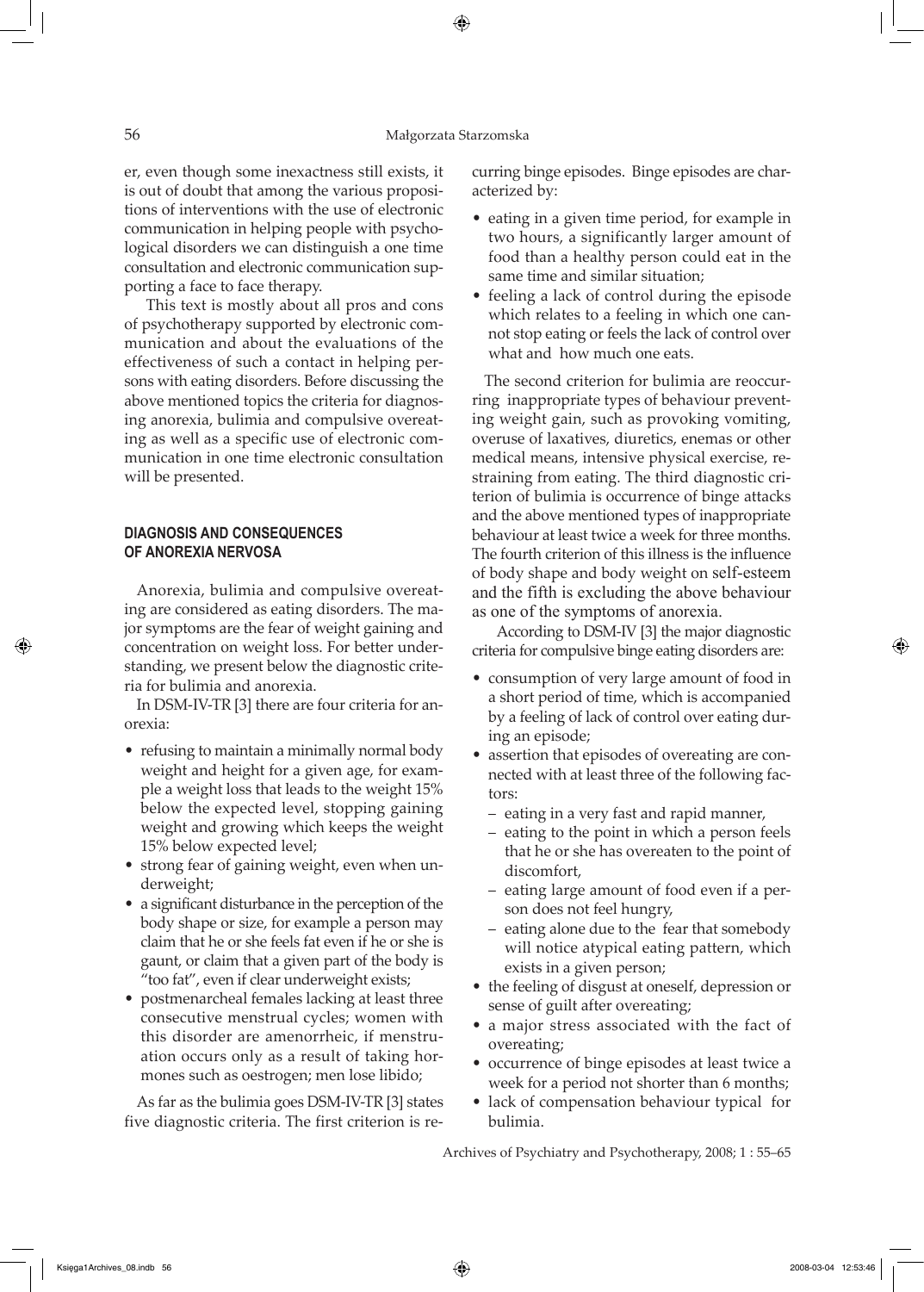Anorexia, bulimia and compulsive eating disorder have very serious consequences for the whole body. From 4 to 20 % patients with anorexia die as the result of loosing weight, although the direct cause of death are emaciation of the organism, acute circulatory failure and cardiac arrest [4, 5]. Another, less common cause of death in people with anorexia is suicide  $[6, 7]$ .  $1 - 2.4 \%$  patients with bulimia [8, 9, 10] die of medical complications due to attacks of compulsive overeating and rapid purge [11, 12] and due to suicide [13, 14]. The consequences of compulsive overeating are: obesity and serious diseases of the digestive system and cardiovascular system.

 Literature shows a major role of electronic communication in the help for people with eating disorders both in the sense of one time consultation for the patients and for the people from their environment, in the way of psychotherapy supported by regular exchange of e-mails between the patient and his or her therapist. Below, two methods of the use of electronic communication in the case of anorexia and bulimia are discussed.

# **ONE TIME CONSULTATION WITH THE USE OF E-MAIL IN THE HELP FOR PATIENTS WITH EATING DISORDERS AND PEOPLE IN THEIR ENVIRONMENT**

The German Internet site: "Information and Consulting Server for Eating Disorders" [15], is a good example of a therapist's action aiming mostly at one time consultations considering eating disorders. In the firsts months of its existence it was visited by thousands of readers. Analyses of 615 e-mails which were sent to specialists who were co-authors of that page disclosed that society has a great demand for this type of sites [16]. It was shown that the main motivation for using this type of site was the guarantee of anonymity.

 Among 615 e-mails, 346 were from people with eating disorders (333 women, i.e. 54.1% of all the respondents and 13 men, i.e. 2.1% of all the respondents). Among them:

most people had bulimia (212 people, i.e. 63% of the respondents with eating disorders);

54 people with a compulsive overeating disor der, which constitutes 16.2% of the respondents with eating disorders);

Archives of Psychiatry and Psychotherapy, 2008; 1 : 55–65

27 people with anorexia (8.1% of the respond ents with eating disorders);

8 people with obesity (2.4% of the respondents with eating disorders);

29 persons with eating disorders not otherwise specified, which constitutes 8.7% of all the respondents with eating disorders.

It should be stressed out that the discussed web page was addressed to all the people interested in eating disorders, including people with anorexia. However, most reaction came from people with bulimia, which is consistent with the following statement by Martina Grunwald and Juliane C. Busse: "In opposition to people with anorexia, people with bulimia have very painful experience due to their illness and limitations that go with it. Because of that, mostly people with bulimia are aware of the fact that they need help and actively search for consultation and help. However, people with anorexia reach such a critical view of their own illness only after years of psychotherapy" [16].

Besides people with eating disorders help through Internet was sought by:

- friends of sick people (more men 73, which constitutes 11.9% of all the respondents, than women – 57, which constitutes 9.3% of all the respondents);
- parents of ill persons sick people (17 persons, which constitutes 2.8% of all the respondents);
- siblings of ill persons (19 persons, which constitutes 3.09% of all the respondents);
- people interested in the problems of eating disorders (for reasons not specified) (53 persons, which constitutes 8.6% of all the respondents);
- doctors (13 persons, which constitutes 2.1% of all the respondents).

In their e-mails' persons with eating disorders, especially patients with bulimia, asked for information about biological consequences of inappropriate types of behaviour concerning eating and about the possibilities of treatment of the illness (also abroad) and about a way of overcoming the illness without therapy. They also often asked the consultant for a decision whether or not their eating behaviour meant to be "abnormal". It needs to be stressed that the e-mails coming from people with eating disorders were

⇔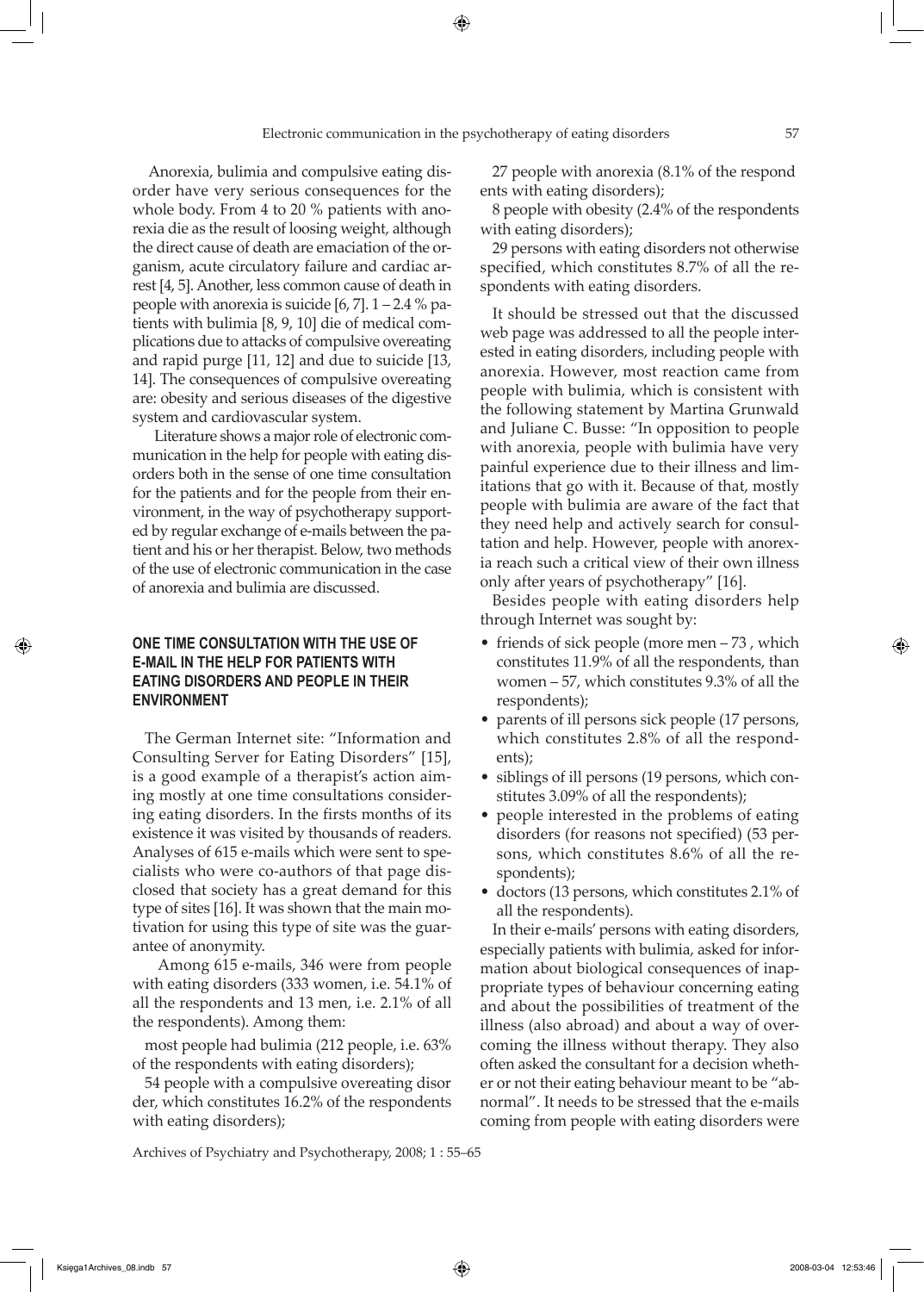#### 58 Małgorzata Starzomska

⊕

usually their first contact with a professional help giver at the beginning of the disease. It is worth mentioning that even though persons with bulimia search more willingly for help than patients with anorexia, inadequate social support and cases (currently sporadic) of misunderstanding by general physicians, to whom these persons talk before searching for psychological help [17, 18] are the cause a number of the so called "silent patients", who even when having strenuous symptoms probably will never decide to seek professional help [19]. It is obvious that in such cases the response to the first e-mail from such a distrustful person should be very honest and well balanced. Additional difficulty of such situations rests in the fact that it is not easy for a professional to evaluate the problem on the basis of a spontaneous, often very short statement, which in the same time masks feelings.

Because of the above mentioned problems the advocates of consultation through e-mail work on finding techniques for reliable evaluation of patient's state based on such statements and search for a method of a practical and at the same time non-intrusive consultation.

 As it was mentioned above, help through the Internet is also sought by persons from the patients' environment, especially by family members. They often feel helpless and admit that they wish to have at least a "tolerable" life [16]. Most of all, they want to persuade the patient to seek a treatment. However, surprisingly these people have very little knowledge about the essence of the illness in the people to whom they feel close. For example, very often they do think that the problem can be solved by a change in the patient's behaviour and because of that they search for fast and practical advice. Also, they seem not to notice the psychological side of the illness, thus the patient's feelings and a specific way of perceiving reality goes unnoticed. It is not uncommon that in despair these people decide to break off the contact (most often this happens in the case of friends, couples or fiancées) even though their decision is accompanied by a tremendous feeling of guilt. It needs to be stressed that very often families and friends of people with eating disorders also wish to understand themselves, especially the nature of strong tension that accompanies their contact with the patients.

 Yet, in other cases, physicians search through the Internet for information about methods and means in the treatment of eating disorders.

 The research done by Grunwald and Busse [16] showed that the method of consultation described above, with the use of Internet and email is fully accepted by persons, who decided to use this way to seek help. However, it seems that the success of this form of consultation is a matter of good cooperation between psychologists, psychiatrists and general physicians [16].

# **PSYCHOTHERAPY ASSOCIATED WITH REGULAR EXCHANGE OF E-MAILS BETWEEN tHE PATIENT ANd THE THERAPIST**

#### **Form**

The form of psychotherapy associated with regular exchange of e-mails between patient and therapist is usually as follows. In the course of 3 to 7 months of psychotherapy, the patient comes for weekly therapeutic face to face sessions and these sessions are supported by e-mail contact. At the beginning of the therapy, during the determination of contract between therapists and the patient, both sides negotiate what the frequency of the e-mail contact should be, but usually they agree to send one or a few e-mails a week from each side. If the therapist does not receive any e-mail, he or she sends to the patient an e-mail reminding about the contract [20, 21].

#### **Advantages 1**

#### Empowerment

The literature of the subject shows that each year the number of persons with depression, phobias, and different eating disorders, especially bulimia, increases. However, they are not treated because of fear and resistance towards contact with people who can offer help in such cases. Although, as it was mentioned earlier, contrary to persons with anorexia, patients with

Archives of Psychiatry and Psychotherapy, 2008; 1 : 55–65

<sup>1</sup> Advantages and disadvantages of therapy assisted by e-mail have been described by Paul H. Robinson and Marc A. Serfaty as "clinical implications" [20, p. 192].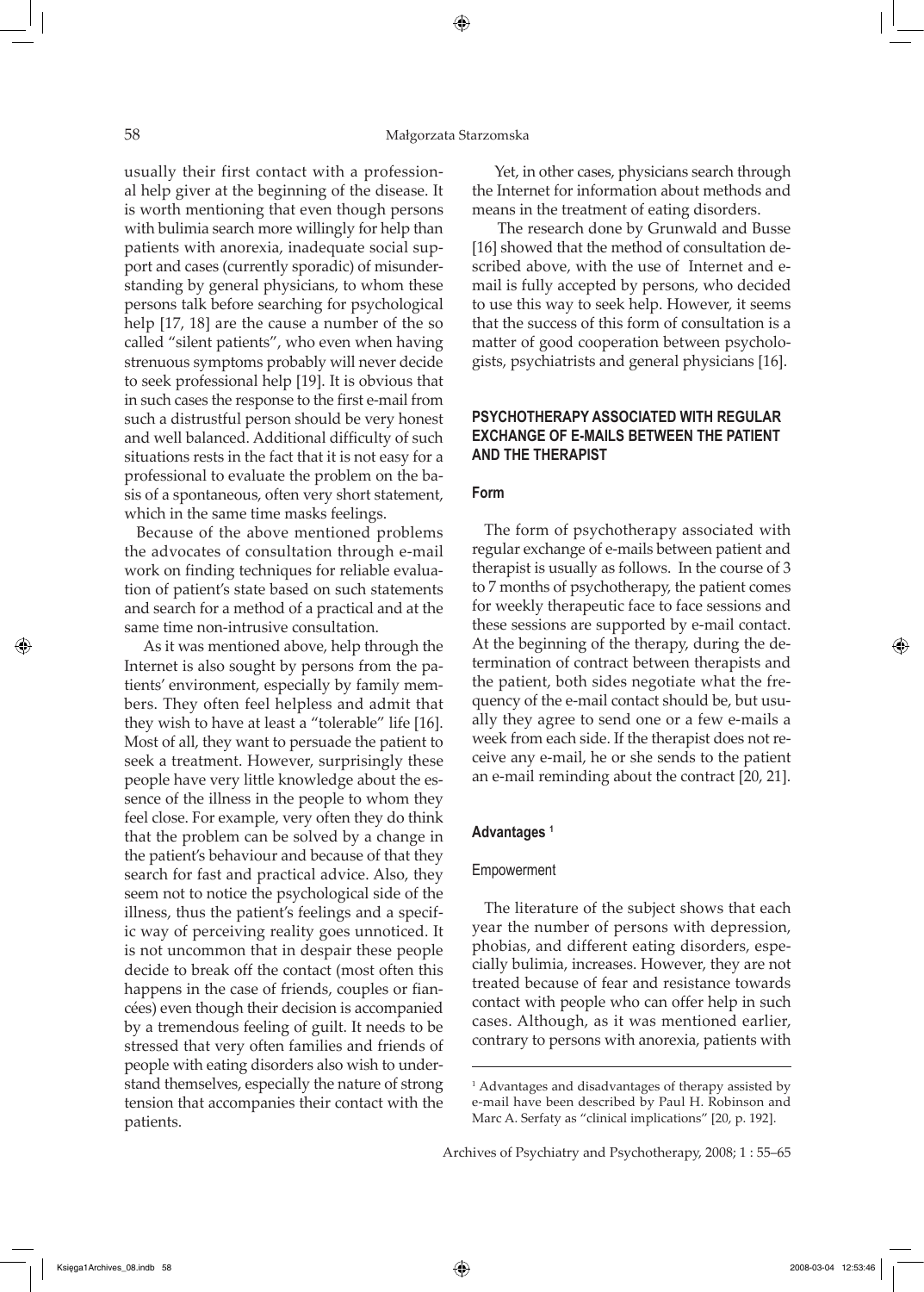bulimia want to get better [16]. Paradoxically, a lot of them do not get help, because they very seldom go to see specialists. There are many reasons. One of them is depression, which accompanies bulimia [22] and very often negative experience in searching for help, for example underestimating the seriousness of the situation in a given person by a general physician (it needs to be mentioned that persons with bulimia usually are not obese or extremely thin so their look does not suggest an illness) [20, 23]. Electronic communication through the Internet gives a chance to avoid these obstacles in search for help by people with eating disorders, especially bulimia [21]. It has been shown that patients with bulimia that agreed to go through therapy with e-mail communication would not find courage to go through traditional psychotherapy [21]. It is worth mentioning that most respondents, as indicated in the research done by Robinson and Serfaty, who attended e-mail supported therapy, expressed desire in further face to face therapy. Therefore electronic communication often encourages distrustful people with bulimia to get help, to search for contact with therapist and traditional psychotherapy [21]. It's worth mentioning that contact with a therapist through a computer, compared to face to face contact, does not cause such big difficulties as the ones that these patients may encounter in direct contact. During the latter contact, even subtle changes in the eye contact or tone of voice may cause reserve in the expression of thoughts or emotions and even termination of the session or therapy. Additionally, when a patient is characterized by shyness or even timidity and avoidance of hurting feelings, which very often are characteristics of a person with eating disorders especially with anorexia, he or she may feel resistance towards keeping the eye contact with the other person in this case the therapist. In such situations the monitor screen seems to be the optimal medium for expression of the patient's feelings, and that is why many patients welcome the contact with a therapist through email with "enthusiasm" [1].

This is even though, the use of e-mail in psychotherapy as a method lacks direct interdisciplinary contact between a therapist and a patient and because of that it is often criticized by clinicians and researchers. Nevertheless, this method

Archives of Psychiatry and Psychotherapy, 2008; 1 : 55–65

is considered by persons with eating disorders, at least in the early phase of treatment, as the only possible choice of treatment among many other options [21].

#### Accessibility and egalitarianism

A big advantage of the e-mail contact between a therapist and a patient during psychotherapy of eating disorders (and other) is the accessibility of help for patients regardless of geographical distance, which is important not only for people living far from therapeutic centres, but also for patients who have problems with getting to the therapeutic centres due to agoraphobia or problems with moving [20, 21]. It is worth adding that eating disorders most often concern young people, among whom, many are advocates of the Internet and electronic communication [1].

Other important advantage of e-mail communication is its egalitarianism, which means minimization of the psychological distance between a physician or a psychologist and a patient [1, 20, 21].

#### Monitoring the patient and the therapists

The additional advantage of electronic communication comes from the possibility of monitoring the patient's physical state, equally for somatic consequences of eating disorder as for diseases which may accompany these disorders (such as diabetes, asthma or high blood pressure) [20].

The e-mail assisted therapy gives also a chance to monitor competence of the therapists, who may and should send a copy of their e-mail to their supervisors, who upon making annotations on them send, the modified versions back to therapists [21].

#### Anonymity

Robinson and Serfaty list "privacy" among the advantages of electronic communication in psychotherapy by which they understood its protection [21]. However, "anonymity" seems to be a better term here (due to reasons, which will

⇔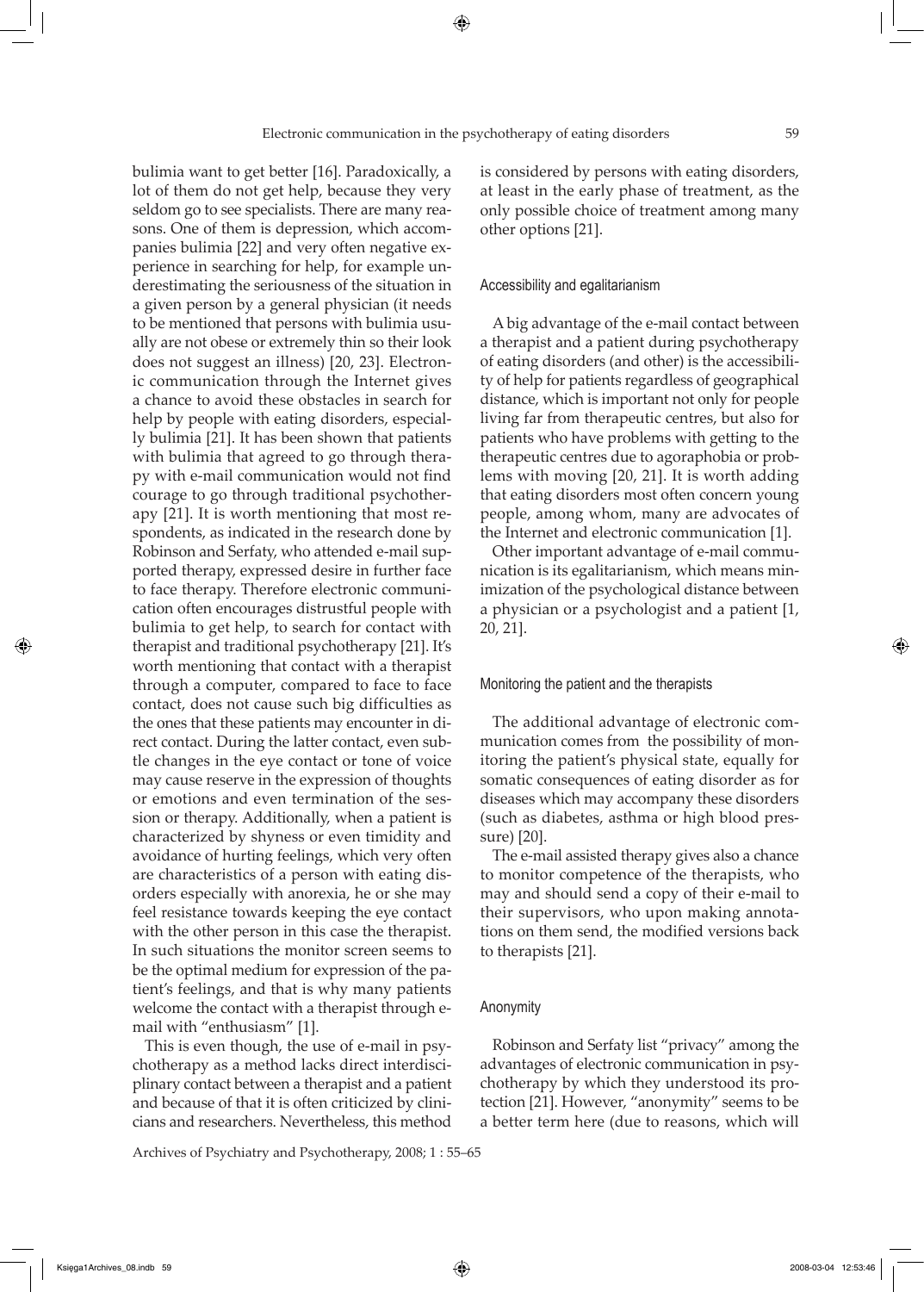be described in the part describing limits of this type of intervention). The therapy with the use of electronic communication can be adequate for patients who, for different reasons, want to stay anonymous, for example patients who are ashamed of their illness symptoms [21].

#### Tension reduction

E-mail contact reduces the emotional burden to a significant degree in patients, because the computer kindly, gently, simply "blandly" [1] approves, without any objection, of everything the patient wants to say, including confessions, threats, or strange ideas. The above mentioned computer's characteristics cause the patient to relax more than he or she would be during a direct contact with a therapist, when he or she must pay attention to the clinician's remarks or to his or her own body language, which significantly decreases sincerity of the statement. It needs to be emphasized that during e-mail contact, the patients use informal language and use it also to abbreviate the physician's name (usually Eng. "e-doc") [21, 1]. It turns out that on the base of electronic communication, in spite of its impersonality, very beneficial and authentic relations between patient and his or her therapist may be created.

#### Involvement in the contact with the therapist

Patient's access to the therapist's e-mail ensures the constant feeling of support for the patient. This medium significantly increases the frequency of therapeutic contacts and extends their time, and in consequence the time of the therapy. Receiving feedback information from therapists in between sessions insures the patient about the fact that the therapist is present, listens to, and thinks about him or her. It also gives the feeling of being in direct, almost physical contact with the therapist and being under his or her care. This type of contact also ensures comfort of unlimited access to e-mail (and indirectly to the therapist) [1, 2]. At the same time, this characteristic of communication is described as "the synchronic nature of e-mail" [1], and Yoel Yager called the discussed type of contact "semi-everyday therapy" [1]. It is necessary for the success of a therapy, that the therapist will be very serious about the duty of informing the patient how often he or she reads the correspondence and replies to it. This information may help avoid many misunderstandings, because patients know when they should expect an answer. It needs to be emphasized that the time which patients spend on considering and writing e-mails to the therapist, judged on the seriousness of their thoughts, shows strong involvement in the relation with the therapist (the time which a therapist spends on answering to a single e-mail of one patient is of course a lot shorter) [1]. Patients' e-mails are often very emotional, especially those initiating the contact if it is needed (of course in accordance with the contract) [1] and the patients are not afraid that they may invade the privacy of the therapist, because it is the therapist who always decides when he or she will read the mail. This special emotionality contradicts popular opinion about "coldness" [21] of the e-mail therapy. However, the above mentioned "semi-everyday" contact in a subtle but firm way requires from its participants constant involvement in the therapeutic process also during the period between sessions. The research shows that patients do not betray the trust in this aspect and respect requirements for the frequency of e-mails sent to the therapist [21].

# **Advantages of therapy with the use of e-mail communication from the patients' perspective**

Below there are cited statements of patients who positively evaluated therapy with the use of e-mail, in which they participated.

"I would never admit my problems face to face", "I would never answer if it weren't for the anonymity of e-mail therapy", "Anonymity of contact through e-mail cause that later I dare search for help (this time face to face)", "E-mail contact gives more time to think through the answer than a direct contact", "During e-therapy I felt trapped, but a month later I noticed that my problem disappeared" [21]. "Therapist's remarks are very accurate and I feel that somebody is concerned about my problems" [21]. "…I had an impression that the therapy occurred more

Archives of Psychiatry and Psychotherapy, 2008; 1 : 55–65

Księga1Archives\_08.indb 60 2008-03-04 12:53:46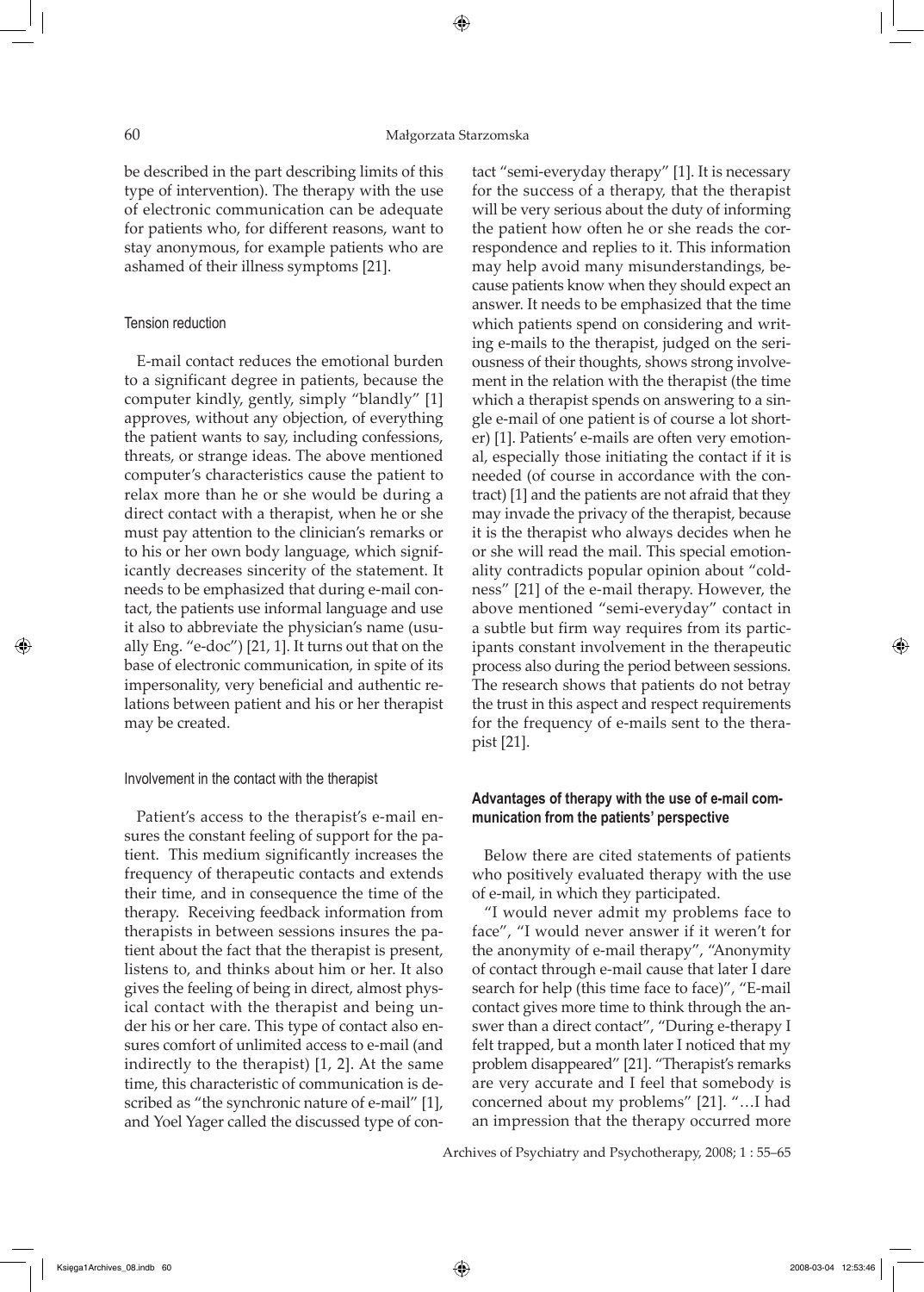often than only once a week (…). It is a good way to communicate what one is thinking in a given moment and what for sure I would have forgotten during a visit. It's a good way to think about what I am doing and a moment for reflection" [1]; "…e-mail is a good way of contact, because there is a distance here. I think that e-mail may be effective in the process of getting better. It's fast and so simple to use. You can get in touch in such an easy and fast way" [1]. "(…) e –mail gives me a feeling of security because I know that if I have such a need, at any moment the door between me and somebody that will offer me help is open. Getting the feedback on the things I do is very beneficial  $(...)$ " [1]. " $(...)$  email causes that communication with the therapist is better (…). Instead of weekly or bimonthly visit it's possible to have everyday contact (…). During e-mail therapy the trust is growing  $(...)''$  [1].

In conclusion, the research showed that for many patients with eating disorders adding the e-mail contact with the therapist to traditional therapy constitutes a beneficial alternative to the latter one. The use of e-mail does not exclude and even supports the use of cognitive-behavioural and eclectic psychotherapy [20, 21, 24]. Of course, such a therapy needs to be offered by well schooled clinicians [21, 24]. There is a need for further research on the efficacy of e-mail assisted therapy [21, 25]. Especially in Poland, this area is still an untapped potential in the use of computer technology.

#### **Disadvantages**

⇔

In spite of the above described advantages of enrichment of a traditional therapy by e-mail contact, reports of serious limitations on the therapy modified in such a way come to fore. Or even of the threats of its use. The most important objections to the e mail supported psychotherapy will be shown below as well as arguments pro and against such accusations, if such do exist in scientific literature.

Many objections to the use of e-mail in psychotherapy boil down to one major question, and that is: is such modified therapy safe [21] and may it have negative consequences [1, 2]?

Archives of Psychiatry and Psychotherapy, 2008; 1 : 55–65

Lack of face to face contact between a therapist and a patient

The critique of e-mail contact as a relation lacking direct contact, which is understood as lack of warmth, empathy, protectiveness during such a contact, results probably from the misunderstanding by its critics of the real role which e-mails play in psychotherapy. E-mails, which were mentioned at the beginning of this article, are treated only as an addition to the traditional ambulatory treatment and not as a basic treatment. Of course there are cases in which e-mail contact serves as a basis of psychotherapy, but this type of initiatives are not supported by ethic committees which define rules of psychotherapy.

Although the opponents of e-mail contact as a part of psychotherapy criticize it for the lack of warm contact, which as already mentioned in this article is false, the major danger of such contact lies in the misunderstandings between therapist and patient, which may result in serious consequences for the therapeutic process. Sometimes the therapist's remarks which would be very appropriate during face to face therapy are not always appropriate in the electronic communication [21]. The standard response should contain a commentary to the patient's letter, discussion of the problems appearing and encouragement for further work on oneself and for continuation of contact. However, even if the therapist knows those rules he or she may fail in the situation of psychological tension in the patient. Robinson and Sergaty described the case of a patient who complained to the therapist about the fact that her mother was going to send her a box of chocolates even though she knew that her daughter was bulimic. When the therapist wanted to analyze this complaint and asked in the email to the patient about her relation with her mother, she received a fierce negative reaction and the negation of any problem in this relation. Probably the failure of this contact was caused by the fact that electronic communication lacks the nuances in the tone of the expression and of the body language, which obscured the identification of the patient's emotions and their understanding [21]. So the lack of direct contact may cause many misunderstandings, which would probably never take place in the face to face contact. Robinson and Serfatuy [21] also described

Księga1Archives\_08.indb 61 2008-03-04 12:53:47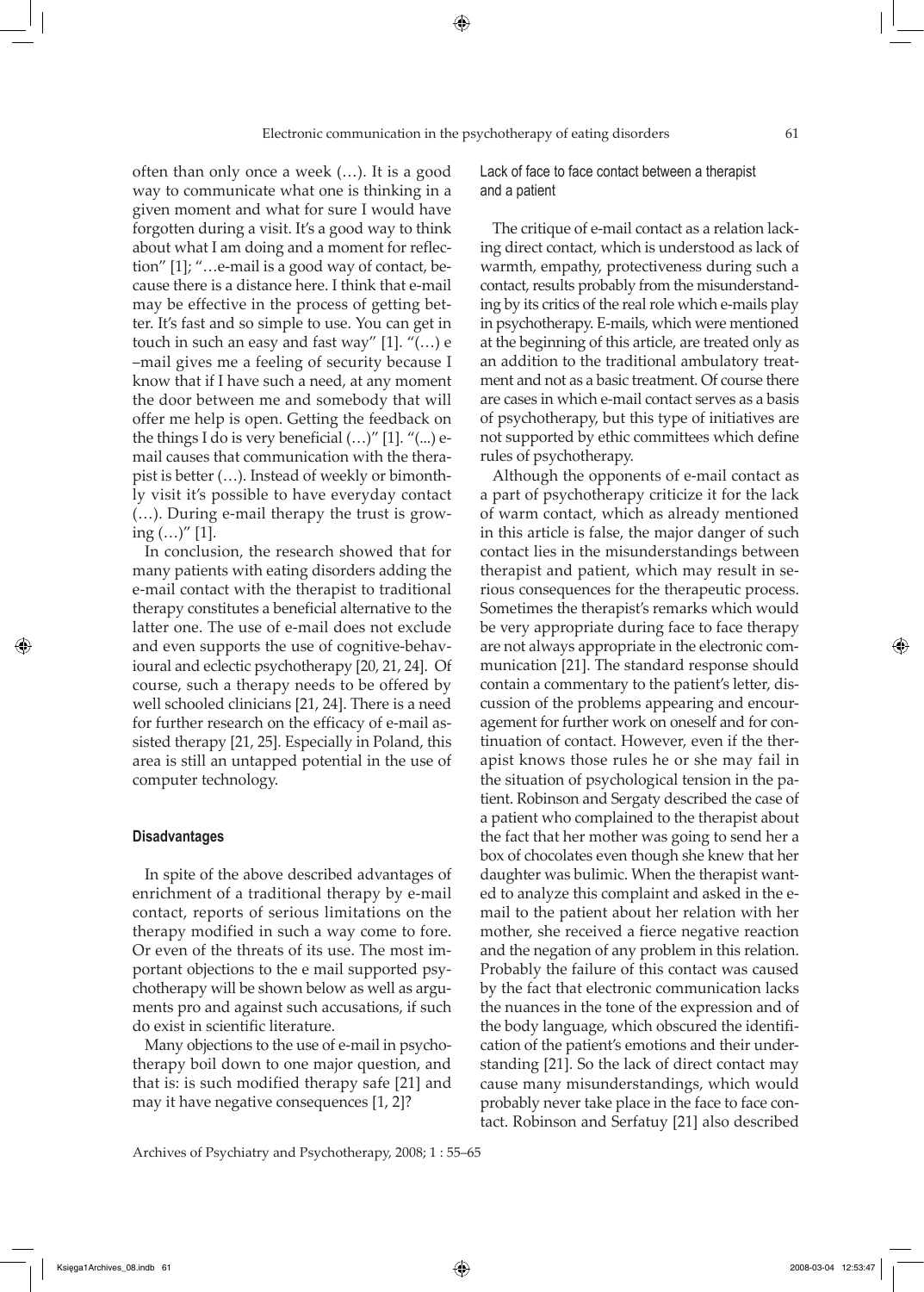the behaviour of one of the patients, who wrote a letter in Spanish describing his anger towards the therapist which was caused in his opinion by his neglecting him. According to the patient the therapist disappointed him by not answering his letters. After some time it became clear that an error occurred. The patient's letter did not get to the therapist who was long awaiting it. After clearing the misunderstanding further correspondence – in English – developed correctly [21].

# Lack of therapist's control over disturbing patient's behaviours

According to the critics of the e-mail assisted psychotherapy, such a form of intervention is not appropriate in the case of patients whose behaviour shows the risk of self-mutilation or suicide. Opponents of such indirect therapeutic contact stress the fact that therapists who gain most information about patients from e-mail have practically no knowledge about the patient's behaviour or control over it. According to them, e-mail contact is by definition connected with the lack of direct access to the patient who very often may take actions that can be dangerous to his or her health and life. Of course such behaviour may appear also during traditional therapy, but in this case definitely there is a better access to the patient [20]. The critics of e-mail as an addition to traditional therapy, point also to difficulties with a "distant" diagnosis of simulation of the allegedly "sick" [21]. The UK General Medical Council indirectly confirms the above mentioned accusations towards e-mail contact by stressing that such contact is not recommended in the case when the patient is not known to the therapist [21], the "therapist did not even see the 'patient' " [21], there was no examination of the patient before starting the intervention with the use of e-mail and a reliable monitoring of the patient's state is not possible after the end of consecutive therapy phases [21]. Agreements of The UK General Medical Council are without a doubt necessary for the protection of the patient's well being, especially that according to Yager [1] the clinician may sometimes recognize the patient's communicates wrongly, which may prove to have fatal results. Such situations may take place when his or her state requires immediate face to face contact or at least a phone conversation. Unfortunately, in such cases, e-mail contact cannot guarantee the patient's help or safety. In extreme situations, some therapists, when they think that the patient is in a weak psychological condition, use the so called virtual hug [1] which is basically calling the patients and talking to him or her or signing the patient for an additional session. When the patient goes to school or studies, in order to prevent the worsening of his or her condition, the therapist gains access to the patient through a teacher or friends [20].

#### Inattention of form in the therapeutic contact

A major threat to the efficacy of e-mail supported therapy is negligence coming from the patients but also from the therapists. A special challenge for therapists using e-mail assisted therapy come from patients who keep distance towards therapy and neglect the task of e-mail writing. Also there are problematic patients who write dozens of e-mails weekly, and also who send e-mails that are in no way related to their psychological problem. It is worth mentioning that spontaneity may bring some positive and negative sides to it. In this case we mean spontaneity which crosses the borders of therapeutic relation [1]. A totally different group consists of patients who, according to Yager: "Simply do not like e-mails" [2]. In such situations motivating them to the unpleasant task seems to be pointless. The reasons for misunderstandings in the therapeutic contact may originate also from the therapists, especially those who have nasty habits of answering the e-mails with a large delay, which may result in the patient's distrust or even cessation of the therapeutic contact altogether [1].

#### Confidentiality of information

As it was mentioned in this article, the word "privacy", which appeared in the text of Robinson and Serfaty [21], was treated there as an advantage of e-mail supported therapy. However, this term used there by these researchers should

Archives of Psychiatry and Psychotherapy, 2008; 1 : 55–65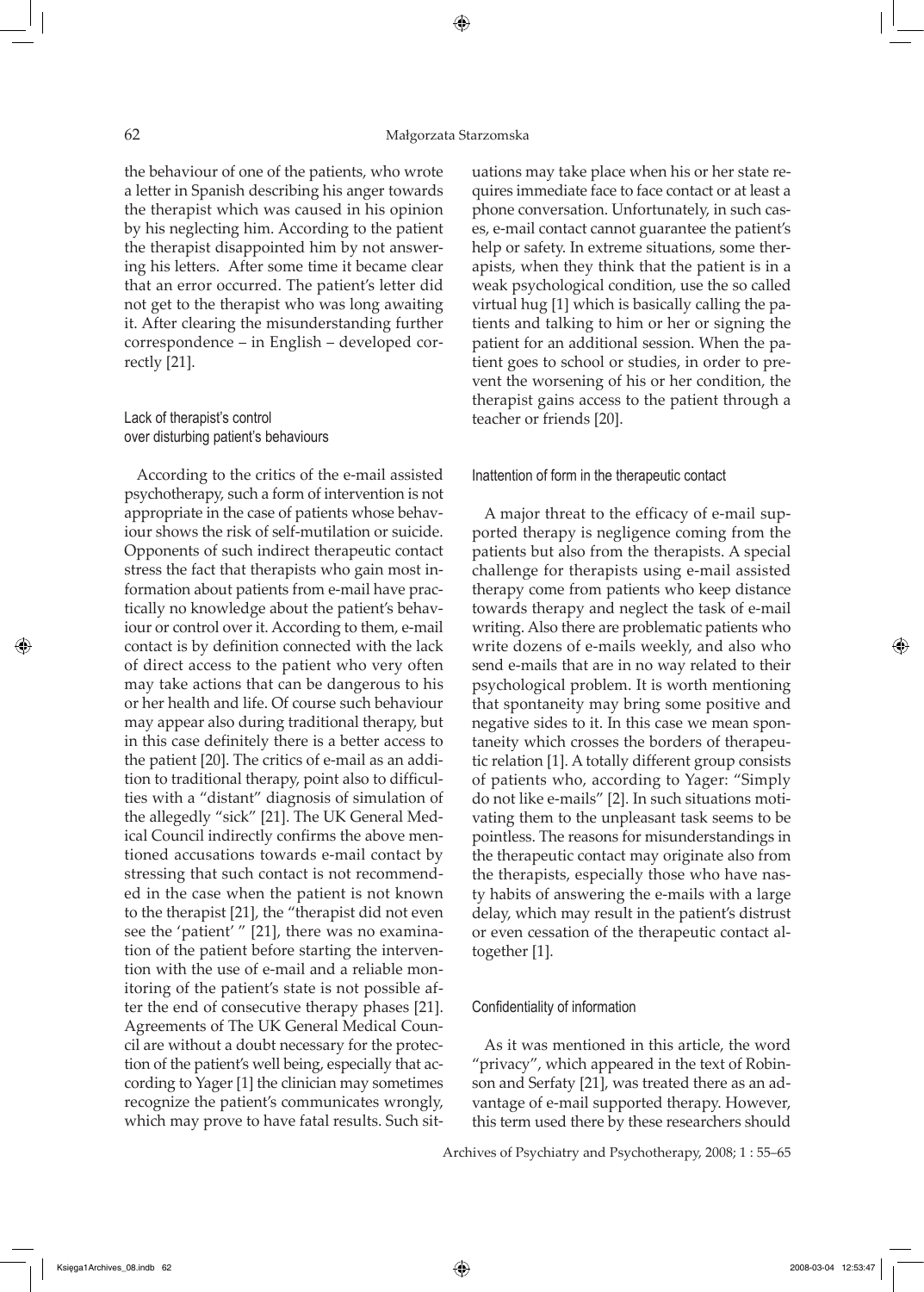be considered unfortunate, because on the following pages of the same article, the authors describe the risk of threat of the above mentioned privacy by patients. Yager [2] lists this danger among the most serious risks of the use of electronic communication in psychotherapy. The most common case of the loss of confidentiality by patients participating in the therapy is the access of the third party to the e-mails, by for example, using one computer by all family members without setting a password. Sometimes the therapist mistakenly includes in the answer information that he or she received from the patient [21] and this way undesired people inquire about the patient's problem. Of course the risk of such incidents may be minimized by, for example, setting a password to the e-mail box [20] or by discretion resulting in not attaching patient's e-mails to the send out information [1]. Very often before starting therapy, the e-mail exchange patients are informed by the therapist about the need of using a private e-mail addresses and about avoiding sending information via e-mail that they would never want a stranger to read and which may be shared during a meeting [1]. Such a personal but lacking most embarrassing secrets message is called a safe text [1]. Patients should also be informed that their e-mails may be used in scientific work, of course while maintaining the rules of total confidentiality. Without a doubt, before starting a therapy with the use of electronic communication, the patient should be informed that the e-mails are not the safest way to communicate [1], and his or her permission for such a form of therapy should be in the written form of declaration. It should be mentioned that probably in the near future, patients will also pay for e-mail contacts, which together with regular visits (face to face contact) form an integral part of psychotherapy [1, 2].

Flaws of e-mail assisted therapy in the patient's eyes

Below the statements of patients who negatively evaluated the therapy combined with email exchange in which they took part have been shown.

"Writing is basically evenly difficult as talking", "E-mail therapy is easier to ignore", "During e-mail therapy one loses personal contact

Archives of Psychiatry and Psychotherapy, 2008; 1 : 55–65

with the therapist", "E-mail assisted therapy is a bit cold", "During e-mail contact misunderstandings are more common" [21]. "During such therapy I lose to some extent personal contact, which is difficult to establish through computer", "The commentaries were helpful and accurate, but….I missed a direct contact", "Direct emotional involvement with person, who may directly engage in an interaction may be important and less "anonymous", "E-mail is a pretty cold way of communication, because by definition the verbal communication is impossible, so also the tone of voice in which some words are pronounced" [21].

# **RESULTS OF THE RESEARCH ON THE EFFICACY OF E-MAIL CONTACT BESED ON EXAMPLES OF PATIENTS WITH BULIMIA, ANOREXIA AND COMPULSIVE OVER EATING**

One of the first studies done, whose purpose it was to define the efficacy of electronic communication in the case of patients with eating disorders was by Robinson and Serfaty. The research had some limitations. One of them was the fact that it did not address e-mail assisted psychotherapy but only pure electronic communication, which in this case constituted the base for therapeutic intervention. The research was done after receiving approval for the procedure from the Scientific Ethic Committee. The participants were informed about minimal frequency with which they should send e-mails to the therapist. It was two, twice a week. At the beginning, the research group consisted of twenty three women with bulimia and compulsive eating disorders from one of London's colleges. However, due to resignation of four persons during the research, the final group consisted of nineteen participants. The therapeutic e-mail intervention lasted for three months and was done by two therapists. One of them worked in the cognitive –behavioural convention, the other represented a more eclectic school of therapy [20]. The research participants were randomly assigned to one of the two groups. However, in the data analysis the efficacy of a given therapy was not taken into consideration, which definitively is a second limitation of the described research.

Księga1Archives\_08.indb 63 2008-03-04 12:53:47

⇔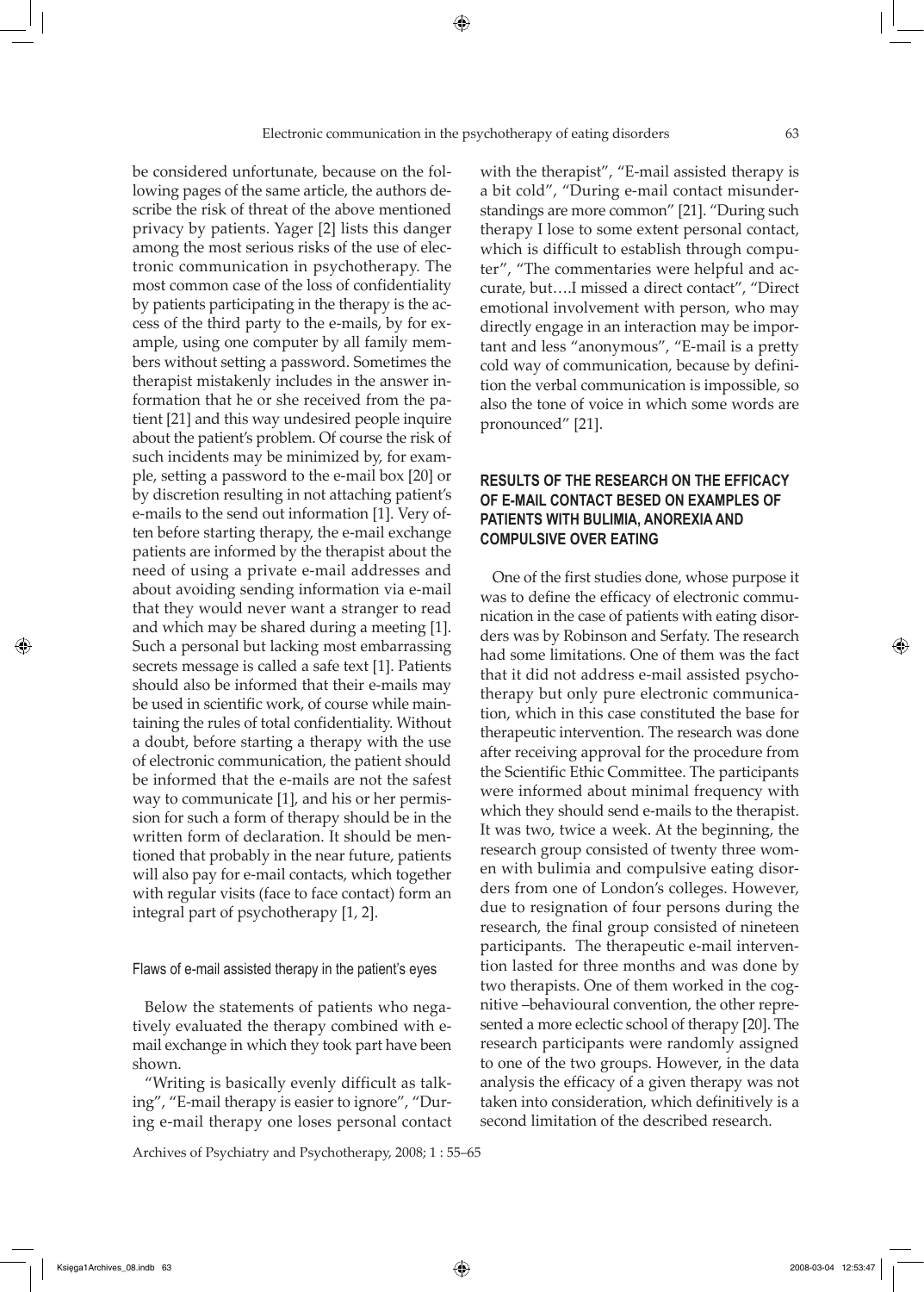The evaluation of the efficacy of e-mail use as psychotherapeutic method was done by taking two measurements of patient's weight (at the beginning and at the end of intervention; the tool used was the Body Mass Index - BMI), the intensity of depression (tool: Beck Depression Inventory- BDI) and the strength of bulimic symptoms (tool: Bulimic Investigatory Test Edingurgh- BITE).

 The results showed a lack of change in the BMI and a decrease in the number of symptoms of depression and bulimia [21]. The statistical analysis of the results showed also a moderate positive correlation between the number of words contained in patients' e-mails and the results of the BDI and BITE questionnaires. The r-Pearson's coefficient of correlation for BDI was 0.44 and for the two subscales of BITE it was 0.42 and 0.41 respectively [21]. It is worth mentioning that meta-analyses of many research studies done by Robinson and Serfaty did not show a statistically significant difference between traditional intervention and the e-mail interaction in respect to drop-out from therapy [20].

 The qualitative analyses of responses showed less encouraging results. Most respondents answered that this e-mail contact helped them in a way to reduce some eating disorder symptoms or helped them to reach a decision to undertake therapy in a clinical setting. However, many opinions were characterized by a big dose of caution. In spite of the fact that there were enthusiastic commentaries and many patients approved of this type of intervention [20], after detail analyses of their responses upon terminating the therapy, 53% of the patients chose a face to face therapy and only 26% chose the one through e-mail [21]. According to Robinson and Sarfaty it may be said that the patients' opinion about email use was balanced, which means that there was about the same number of positive as well as negative opinions [21]. And although the patients' commentaries were full of excited declarations to continue the treatment in the face to face setting in reality only few patients did so [21]. There was yet another very serious limitation to this research: the lack of a control group. The group should without a doubt consist of persons with eating disorders who participate in traditional psychotherapy. In summary, Yager's statement [2], according to which we cannot talk about negative consequences of e-mail contact, should be considered as true. However, the lack of negative consequences does not mean that we can talk about this type of contact, especially when it is treated as a base for psychotherapy, only in superlatives.

### **CONCLUSIONS**

The use of electronic communication as an element enriching the traditional psychotherapy has many advocates but even more opponents. The purpose of this article was a theoretical analysis of potential shortcomings and merits of such a form of psychotherapy. Its efficacy, as it was stated before, is in the experimental research phase, and the results of the research done so far may be described at most as preliminary due to inconclusiveness and methodological problems. So, even the statement that "potential advantages of this approach surpass in large the dangers" [20], seems to justify use of the word "potential". One should not forget the advantages of electronic help for patients that are withdrawn or those having difficulties with a physical access to a therapist. However, taking into consideration that this medium carries some risk factors such as the lack of monitoring during a crisis or a loss of privacy, one should distance oneself from a very enthusiastic evaluation of this type of intervention. It should not be forgotten that reliability of data considering real merits of the e-mail assisted therapy is still a matter of future research and the temptation to replace the traditional face-to-face therapeutic contact by e-mail contact may prove to be a serious challenge to the contemporary ethics of psychotherapy.

#### **REFERENCES**

- 1. Yager J. E-mail as a therapeutic adjunct in the outpatient treatment of anorexia nervosa: illustrative case material and discussion of the issues. Int. J. Eat. Disord. 2001, 29, 2: 125—138.
- 2. Yager J. E-mail therapy for anorexia nervosa: prospects and limitations. Eur. Eat. Disord. Rev. 2003, 11, 3: 198—209.
- 3. Diagnostic and statistical manual of mental disorders (4th edition) Text revision. Washington: American Psychiatric Publishing Inc.; 2000.

Archives of Psychiatry and Psychotherapy, 2008; 1 : 55–65

⇔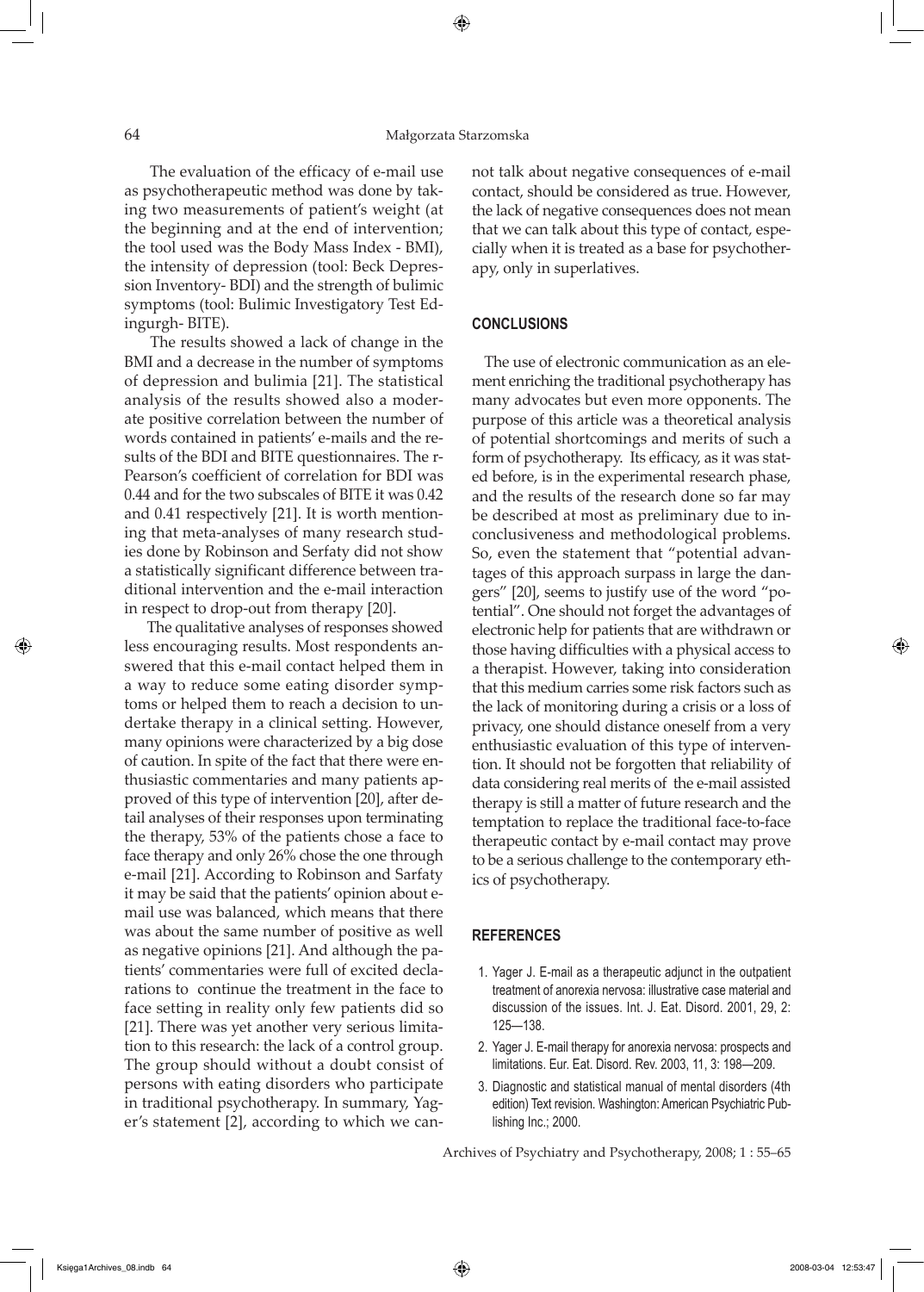#### Electronic communication in the psychotherapy of eating disorders 65

- 4. Draper H. Anorexia nervosa and respecting a refusal of lifeprolonging therapy: A limited justification. Bioethics 2000, 14, 2: 120—133.
- 5. Gans M, Gunn WB. End stage anorexia: criteria for competence to refuse treatment. Int. J. Law Psychiatry 2003, 26, 6: 677—695.
- 6. Pompili M, Tatarelli R. Eating disorders, especially anorexia nervosa, are associated with an increased risk of attempted suicide in young women. Evidence-Based Mental Health 2005, 8, 1: 20.
- 7. Pompili M, Mancinefli I, Girardi P, Ruberto A, Tatarefli R. Suicide in anorexia nervosa. A meta-analysis. Int. J. Eat. Disord. 2004, 36, 1: 99—103.
- 8. Fichter MM, Quadflieg N. Six-year course of bulimia nervosa. Int. J. Eat. Disord. 1997, 22, 4: 361—384.
- 9. Fichter MM, Quadflieg N. Twelve-year course of bulimia nervosa. Psychol. Med. 2004; 34, 8: 1395—1406.
- 10. Crow S, Praus B. Mortality from eating disorders. A 5 to 10 year record linkage study. Int. J. Eat. Disord. 1999, 26, 1: 97—101.
- 11. Mehler PS, Crews C, Weiner K. Bulimia: medical complications. J. Women's Health. 2004, 13, 6: 668—675.
- 12. Mitchell JE, Seim HC, Colon E, Pomeroy C. Medical complications and medical management of bulimia. Ann. Intern. Med. 1987, 107, 1: 71—77.
- 13. Coecos M, Taieb O, Benoit-Lamy S, Paternity S, Jeammet P, Flament MF. Suicide attempts in women with bulimia nervosa: frequency and characteristics. Acta Psychiatr. Scand. 2002, 106, 5: 381—386.
- 14. Anderson ChB, Carter FA, McIntosh VV, Joyce PR, Bulik CM. Self-harm and suicide attempts in individuals with bulimia nervosa. Eat. Disord. J. Treat. Prev. 2006 10, 3: 227—243.
- 15. http://www.ab-server.de
- 16. Grunwald M, Busse JC. Online consulting service for eating disorders – analysis and perspectives. Comp. Hum. Beh. 2003, 19, 4: 469—477.
- 17. Tiller JM, Sloane G, Schmidt U, Troop N, Power M, Treasure JL. Social support in patients with anorexia nervosa and bulimia nervosa. Int. J. Eat. Disord. 1997, 21, 1: 31—38.
- 18. Rorty M, Yager J. Buckwalter JG, Rossotto E .Social support, social adjustment, and recovery status in bulimia nervosa. Int. J. Eat. Disord. 1999, 26, 1: 1—12.
- 19. Giordano S. Anorexia nervosa and its moral foundations, The Int. J. Child. Right. 2005, 13, 1-2: 149—160.
- 20. Robinson PH, Serfaty MA. The use of e-mail in the identification of bulimia nervosa and its treatment. Eur. Eat. Disord. Rev. 2001, 9, 3: 182—193.
- 21. Robinson PH, Serfaty MA. Computers, e-mail and therapy in eating disorders. Eur. Eat. Disord. Rev. 2003, 11, 3: 210— 221.
- 22. Tobin DL, Griffing AS. Coping and depression in bulimia nervosa. Int. J. Eat. Disord. 1995, 18, 4: 359—363
- 23. Johnson CL, Stuckey MK, Lewis LD, Schwartz DM. A survey of 509 cases of self- reported bulimia. W: Darby PL, Garfinkel PE, Garner DM, Coscina DV, red. Anorexia nervosa. Recent developments in research. New York: Alan R. Liss; 1983, s. 159—173.
- 24. Tate DF, Zabinski MF. Computer and Internet applications for psychological treatment: update for clinicians. I. Clin. Psychol. 2004, 60, 2: 209—222.
- 25. Myers TC, Swan-Kremeier L, Wonderlich S, Lancaster K, Mitchell J. The use of alternative delivery systems and new technologies in the treatment of patients with eating disorders. Int. J. Eat. Disord. 2004, 36, 2: 123—143.

Archives of Psychiatry and Psychotherapy, 2008; 1 : 55–65

↔

⊕